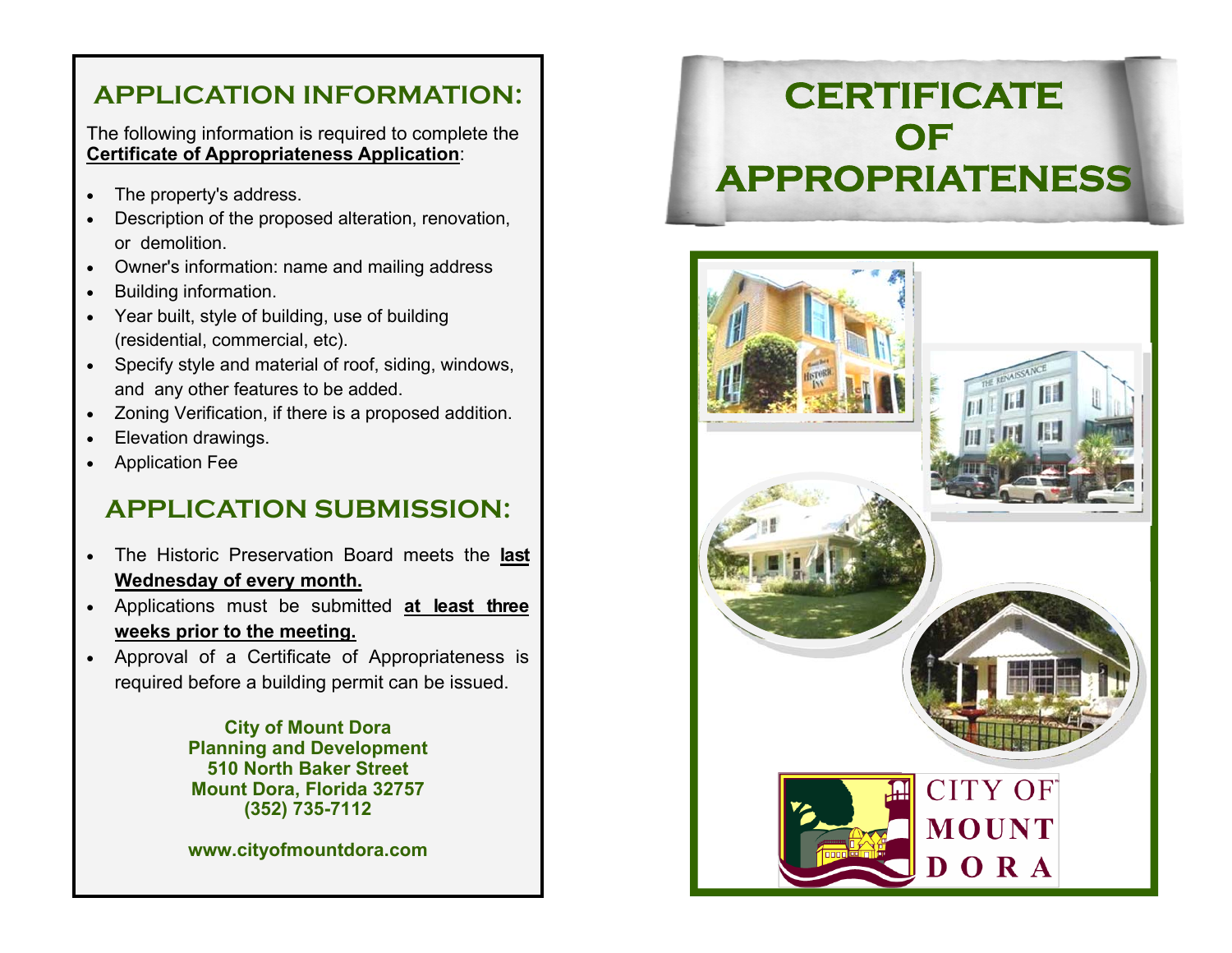# **What is the historic preservation board?**

The Historic Preservation Board is a volunteer group of seven citizens, appointed by the Mayor and City Council that are involved in historic preservation issues as specified in the Mount Dora Land Development Code. The Board is made up of Mount Dora residents and business owners who are interested in, and have a working knowledge of, historic preservation. Through the Certificate of Appropriateness process, the Board makes recommendations to ensure the property owner performs a quality restoration or rehabilitation project. This will not only enhance the property, but the entire neighborhood as well. The Board also awards historic markers that designate locally significant historic buildings within the City.

### **When is a Certificate of Appropriateness Required?**

Certificates of Appropriateness are required for proposed demolition, new construction, exterior alterations, or renovations to buildings (residential or non-residential) that lie within the defined historic district or have received Historic Designation from the City. The streets included in the historic district are Helen Street, McDonald Street, Alexander Street, and Donnelly Street lying south of 11th Avenue; Baker Street, Tremain Street, Grandview Street, Gorham Street, Clayton Street, Johns Street and Highland Street lying between 11th Avenue and 1st Avenue; and, First Avenue through Tenth Avenue, inclusive, lying west of Highland Street.

allowed unless they are secondary in appearance to the building and landscape and are an aesthetic asset to the building project and neighborhood.

- $\bullet$  Exterior lighting may be used to illuminate a building and its grounds for safety purposes but in an aesthetic manner. Lighting is not to be used as a form of advertising in a manner that is not compatible to the neighborhood or in a manner that draws considerable more attention to the building or grounds at night than in the day. Lighting following the form of the building or part of the building will not be allowed if the overall effect will be garish or detrimental to the environment. All fixtures used in exterior lighting are to be selected for functional and aesthetic value.
- All exterior forms, attached or not attached to buildings, shall be in conformity to and secondary to the building. They shall be an asset both to the aesthetics of the site and the neighborhood.
- Guidelines: The following guidelines are intended to be general in nature to provide flexibility to the applicant in providing structure(s) which are in keeping with the architectural styles of the neighborhoods in which they are located:
- The following architectural factors shall be considered of primary importance when reviewing for consistency:
	- >Open air front or wrap around porches;
	- >Gable, hipped or mansard type roofs;
	- >Second story balconies;
	- >Decorative roof treatments, including but not limited to, pediments, dormers, ridge cresting, entablature, decorative bridgeboard, decorative shingles, etc.;
	- >Decorative window treatments, including but not limited to, louvered shutters, double-hung windows, arched windows, transoms, stained glass, etc.

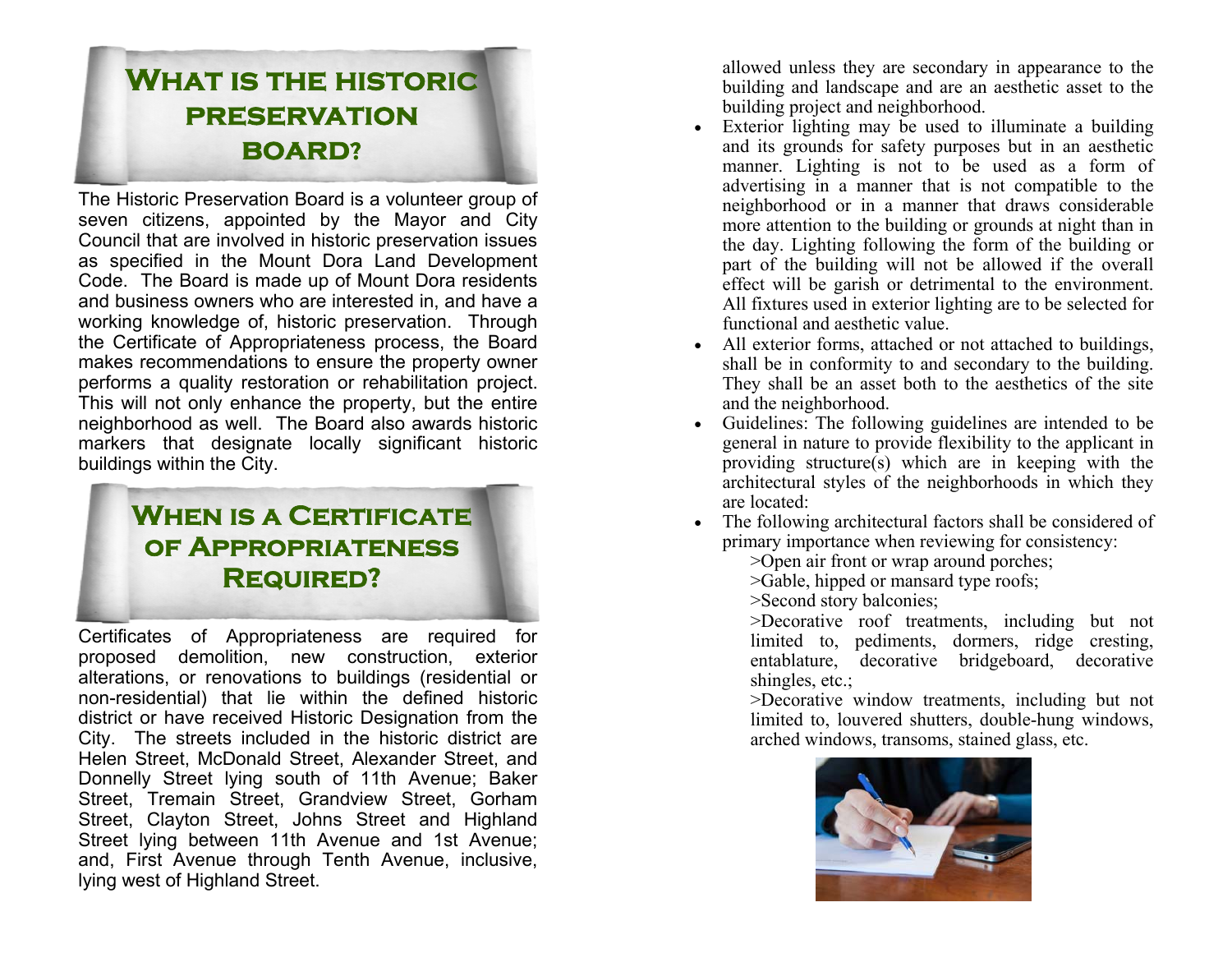

#### **6.11.5** *Architectural standards*

#### **Facades and elevations**.

- $\bullet$  Buildings or structures which are part of a present or future group or complex shall have a unity of character and design. The relationship of forms and the use, texture and color of materials shall be such as to create a harmonious whole. Then the area involved forms an integral part of, is immediately adjacent to, or otherwise clearly affects the future of any established section of the city, the design, scale and location on -site shall enhance rather than detract from the character, value and attractiveness of the surroundings.
- Buildings or structures located along strips of land or on single sites and not a part of a unified multi-building complex shall strive to achieve visual harmony with the surroundings. If the buildings are in undeveloped areas, three primary requirements must be met: proper design concepts, honest design construction and appropriateness to surroundings.
- All facades visible to public or adjacent property shall be designed to create a harmonious whole. Materials shall express their function clearly and not appear as a material foreign to the rest of the building.
- It is not to be inferred that buildings must look alike to be of the same style or to harmonious. Harmony can be achieved through the proper consideration of scale, proportions, site planning, materials and color.
- Look-alike buildings are not allowed unless, in the opinion of the board, there is sufficient separation to preserve the aesthetic character of the present or evolving neighborhood. This is not to be construed to prohibit duplication of floor plans and exterior treatment in a planned development or developments which depend upon or are enhanced by the look-alike buildings and their relationship to each other.
- $\bullet$  Buildings which are symbolic design for reasons of advertising and buildings which are not compatible to the surrounds will not be approved. Symbols attached to buildings will not be

Applications for Certificates of Appropriateness must be reviewed and approved by the Historic Preservation Board. The application form is attached to this packet. It is a good idea to meet with the Planning and Development staff prior to preparing drawings. If any type of addition is involved, a survey of the property indicating the existing building and proposed addition must be submitted for zoning approval prior to the COA application being accepted. The elevation drawings must be to scale with the dimensions. The proposed work must meet the zoning and building code requirements in addition to obtaining a Certificate of Appropriateness.



# **How Do I Apply for a Certificate of Appropriateness?**

Applications for certificates are submitted prior to the application of a building permit. Elevation drawings are required for each side of the building that is affected by the proposed alteration or renovation. Demolition of a building requires elevation drawings for the proposed replacement building. The drawings must be to scale and must be labeled to show existing and proposed building features and materials.  $11^{\degree}$  x  $17^{\degree}$  size is preferred. Smaller sizes are accepted if they clearly illustrate what is proposed.

Applications for new buildings and materials on undeveloped property (infill development) must include elevations of the surrounding structures which influence or will be influenced by the new structure.